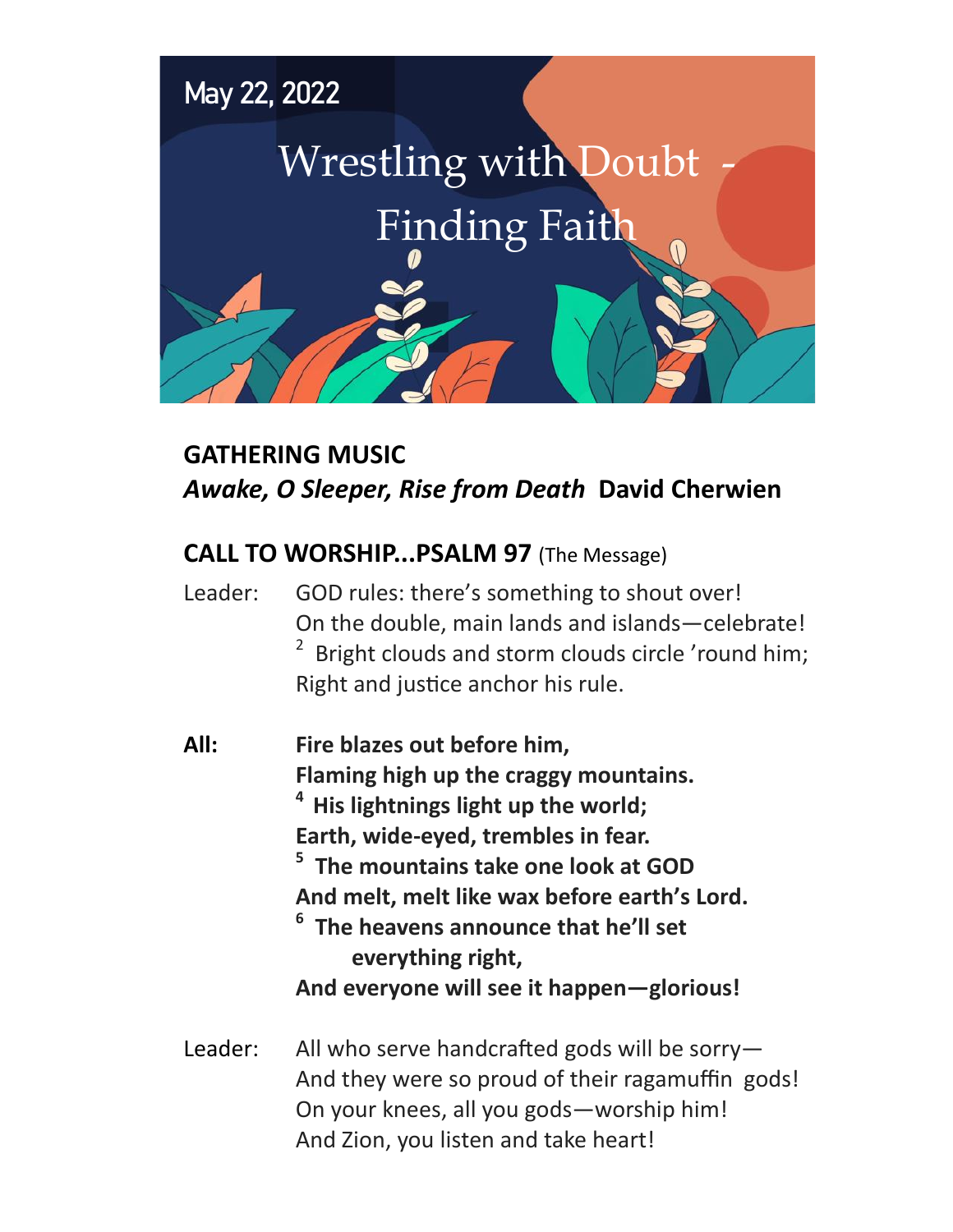- **All: Daughters of Zion, sing your hearts out: GOD has done it all, has set everything right. 9 You, GOD, are High God of the cosmos, Far, far higher than any of the gods.**
- Leader: GOD loves all who hate evil, And those who love him he keeps safe, Snatches them from the grip of the wicked.  $11$  Light-seeds are planted in the souls of God's people, Joy-seeds are planted in good heart-soil.

#### **All: So, God's people, shout praise to GOD, Give thanks to our Holy God!**

# **OPENING HYMN #836** *Joyful, Joyful We Adore Thee*

1 Joyful, joyful we adore thee, God of glory, Lord of love! Hearts unfold like flow'rs before thee, praising thee, their sun above.

Melt the clouds of sin and sadness, drive the gloom of doubt away. Giver of immortal gladness, fill us with the light of day.

2 All thy works with joy surround thee, earth and heav'n reflect thy rays, stars and angels sing around thee, center of unbroken praise.

> Field and forest, vale and mountain, flow'ry meadow, flashing sea, chanting bird, and flowing fountain call us to rejoice in thee.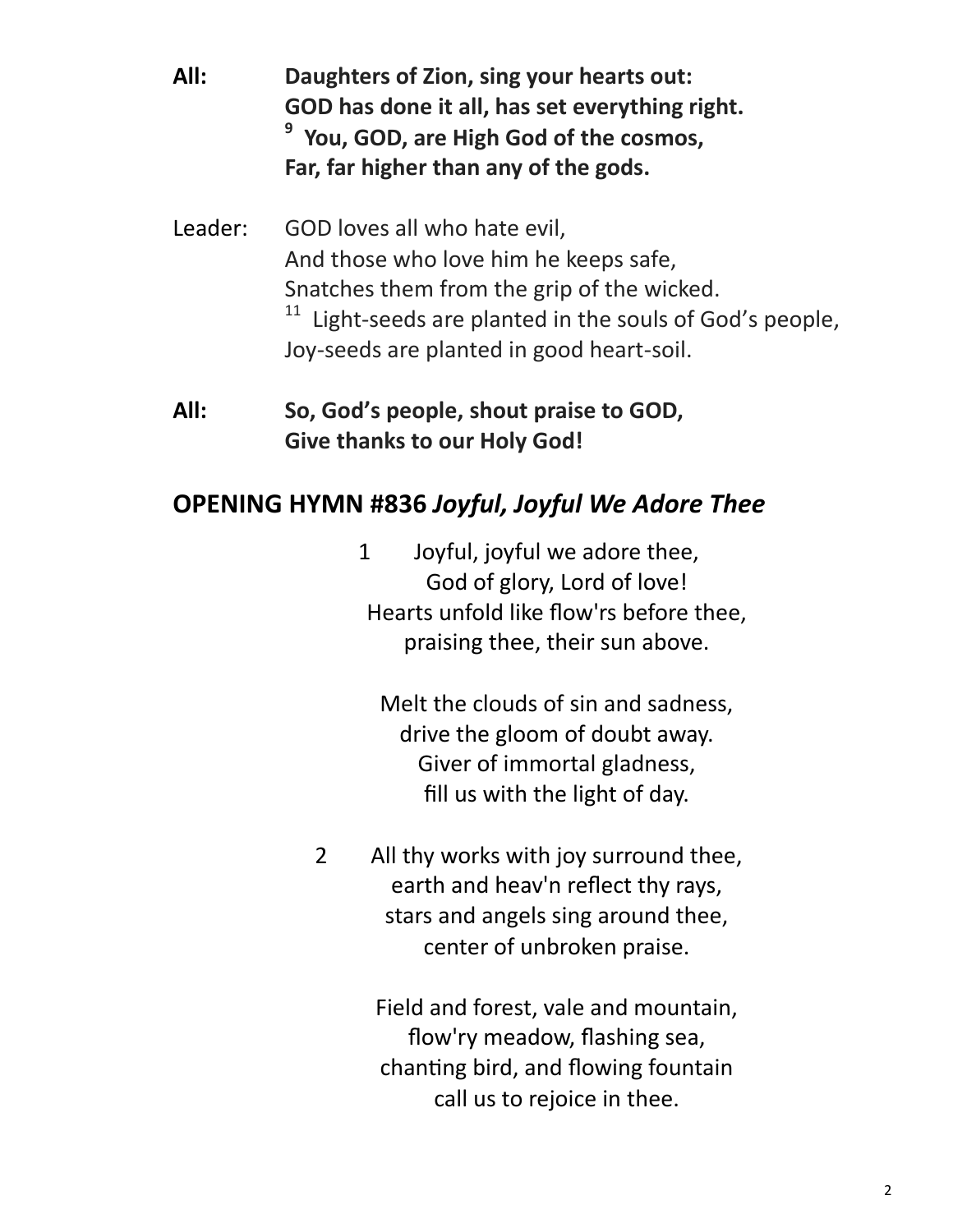3 Thou art giving and forgiving, ever blessing, ever blest, wellspring of the joy of living, ocean-depth of happy rest!

Thou our Father, Christ our brother, all who live in love are thine; teach us how to love each other, lift us to the joy divine!

#### **PRAYER OF THE DAY**

### **WELCOME/LIFE IN COMMUNITY**



### **RECOGNITION OF GRADUATES**

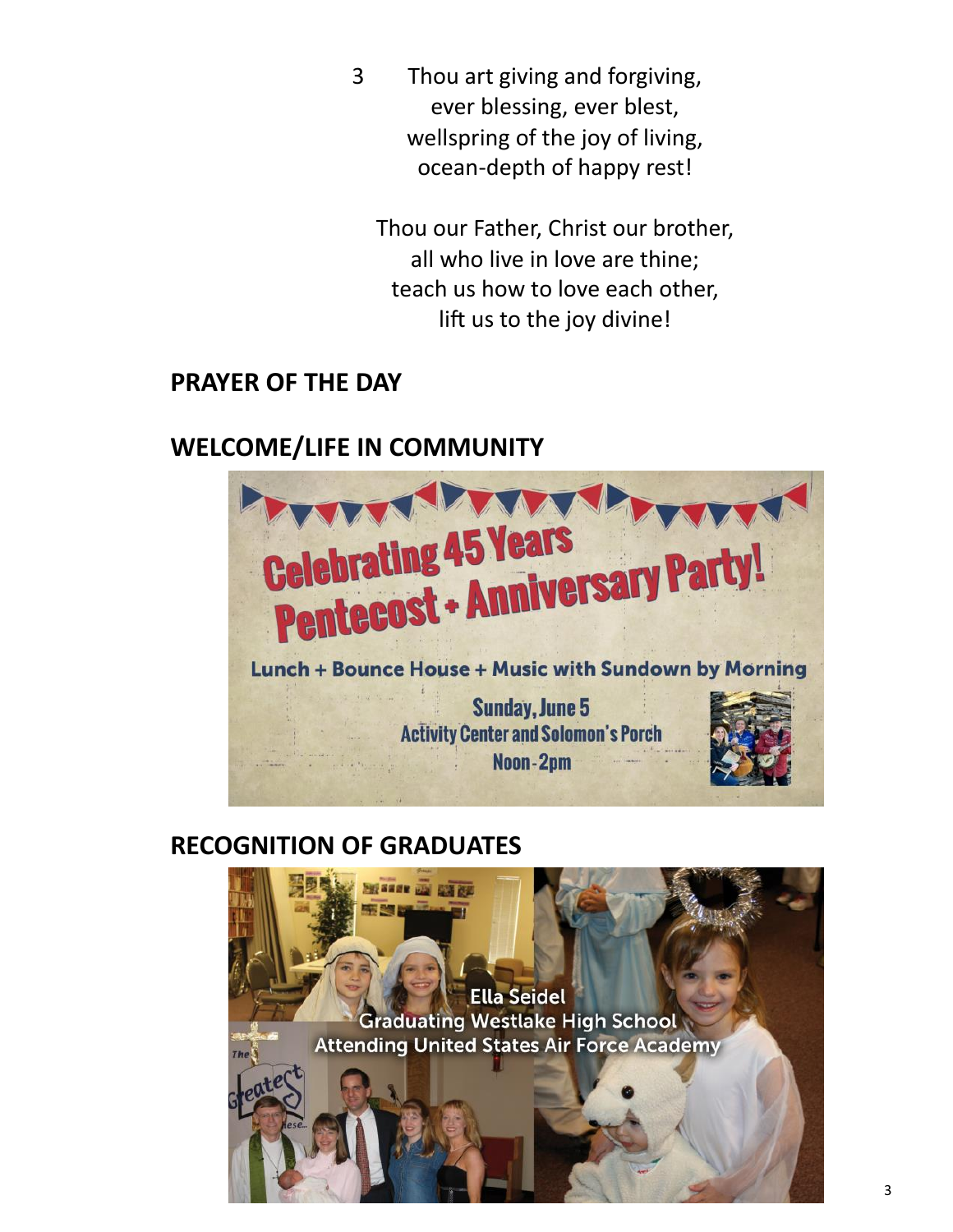

# **SONG OF THANKSGIVING #543** vss 1 & 3 *Go, My Children, with My Blessing*

- 1 "Go, my children, with my blessing, never alone. Waking, sleeping, I am with you, you are my own. In my love's baptismal river I have made you mine forever. Go, my children, with my blessing, you are my own."
- 3 "Go, my children, fed and nourished, closer to me. Grow in love and love by serving, joyful and free. Here my Spirit's power filled you, here my tender comfort stilled you. Go, my children, fed and nourished, joyful and free."

### **SCRIPTURE READING... REVELATION 22:1-5** (NRSV)

Then the angel showed me the river of the water of life, bright as crystal, flowing from the throne of God and of the Lamb through the middle of the street of the city.

On either side of the river is the tree of life with its twelve kinds of fruit, producing its fruit each month; and the leaves of the tree are for the healing of the nations.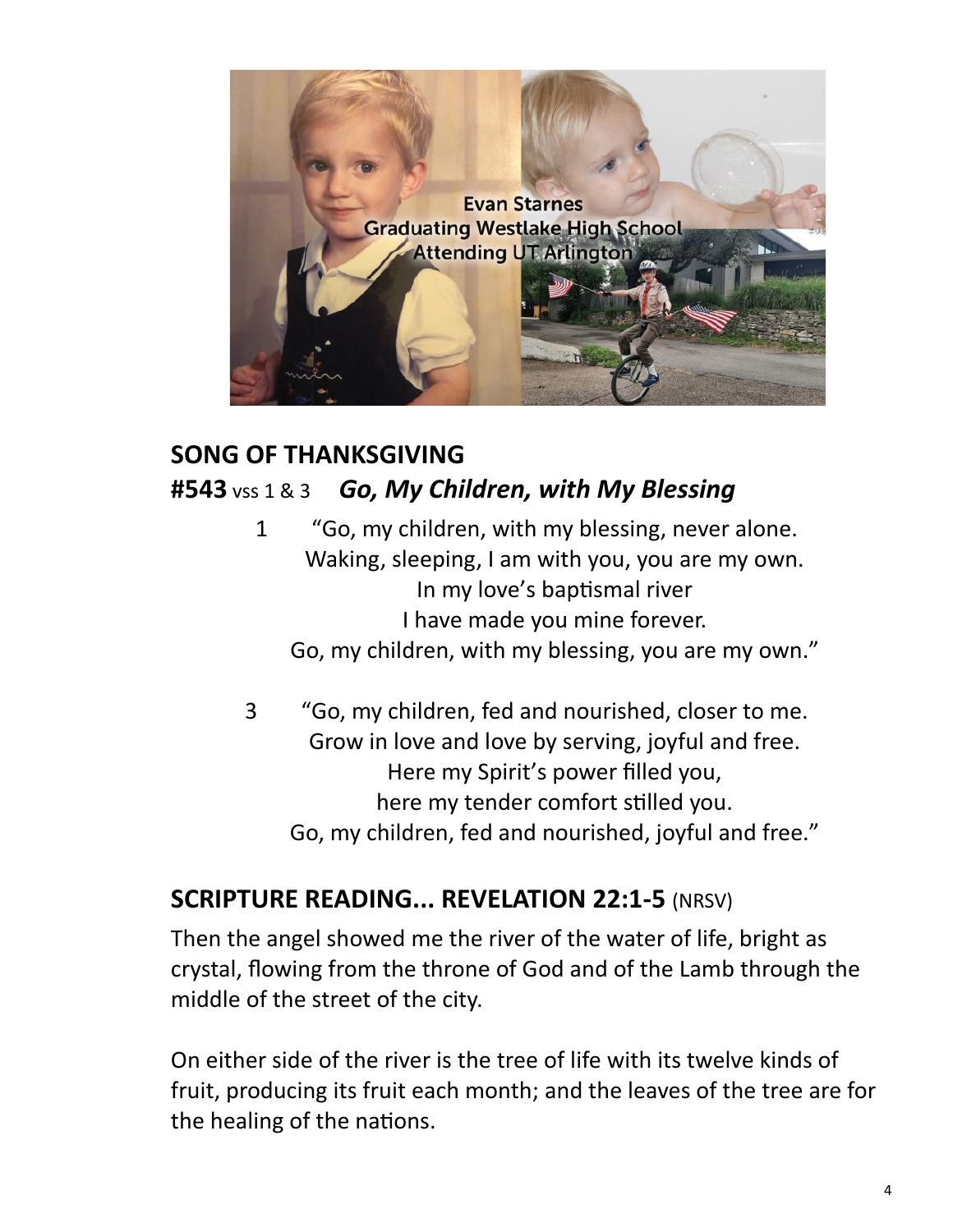Nothing accursed will be found there any more. But the throne of God and of the Lamb will be in it, and his servants will worship him;

they will see his face, and his name will be on their foreheads.

And there will be no more night; they need no light of lamp or sun, for the Lord God will be their light, and they will reign forever and ever.

Leader: The word of the Lord. **All: Thanks be to God.**

#### **SONG OF RESPONSE** *Holy Spirit Rain Down*

Holy Spirit rain down, rain down; O Comforter and Friend, How we need Your touch again;

Holy Spirit rain down, rain down; Let Your power fall, let Your voice be heard; Come and change our hearts as we stand on Your Word Holy Spirit, rain down.

### **SCRIPTURE READING... ACTS 9:36-43**(NRSV)

Now in Joppa there was a disciple whose name was Tabitha, which in Greek is Dorcas. She was devoted to good works and acts of charity.

At that time she became ill and died. When they had washed her, they laid her in a room upstairs.

Since Lydda was near Joppa, the disciples, who heard that Peter was there, sent two men to him with the request, "Please come to us without delay."

So Peter got up and went with them; and when he arrived, they took him to the room upstairs. All the widows stood beside him, weeping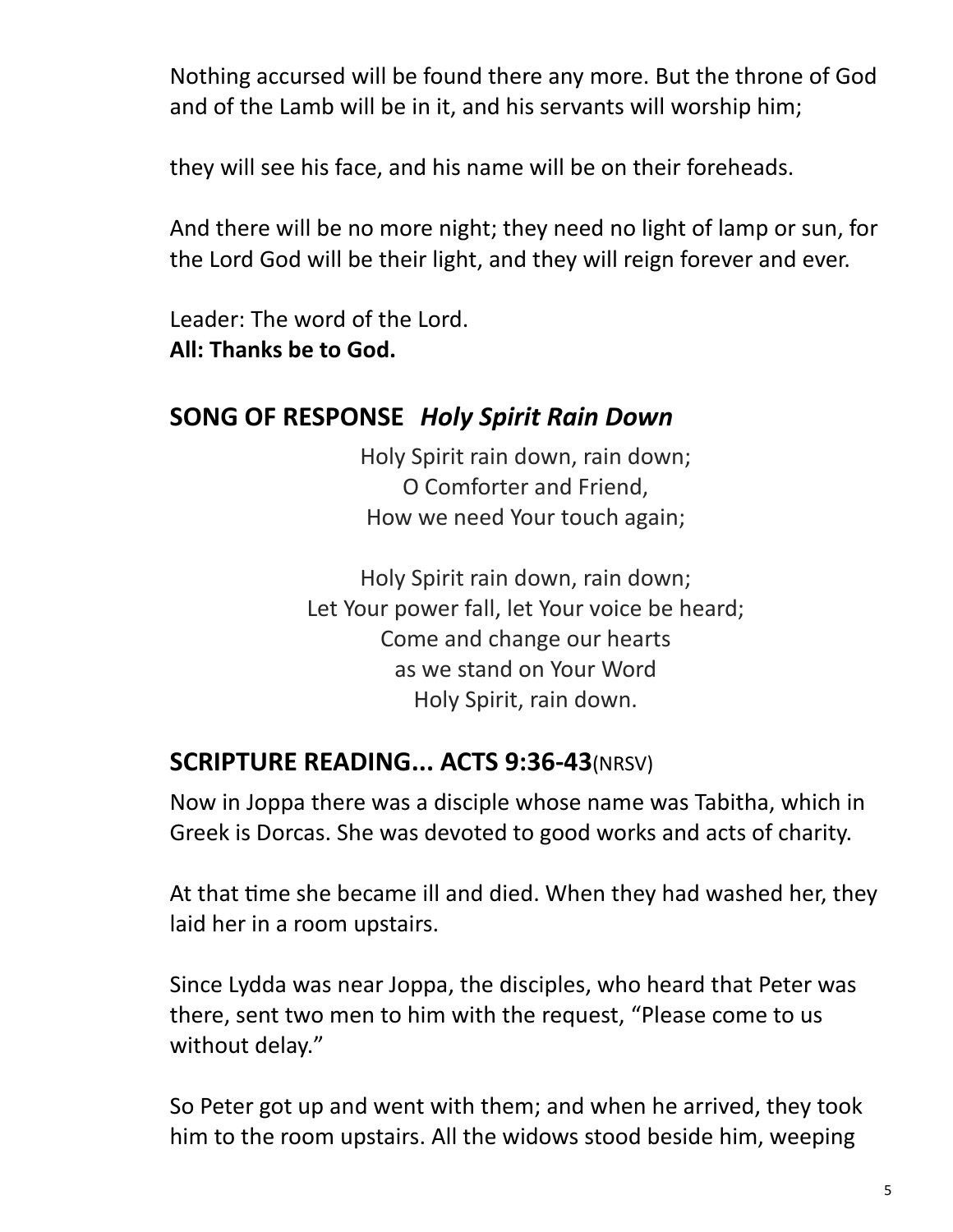and showing tunics and other clothing that Dorcas had made while she was with them.

Peter put all of them outside, and then he knelt down and prayed. He turned to the body and said, "Tabitha, get up." Then she opened her eyes, and seeing Peter, she sat up.

He gave her his hand and helped her up. Then calling the saints and widows, he showed her to be alive.

This became known throughout Joppa, and many believed in the Lord. Meanwhile he stayed in Joppa for some time with a certain Simon, a tanner.

Pastor: The word of the Lord.

**All: Thanks be to God.**

**MESSAGE** Pr. Lauren Dow Wegner

# **MESSAGE SONG**

### **#452** vss 1, 2, 4, 5*Awake, O Sleeper, Rise From Death*

- 1 Awake, O sleeper, rise from death, and Christ shall give you light; so learn his love, its length and breadth, its fullness, depth, and height.
	- 2 To us on earth he came to bring from sin and fear release, to give the Spirit's unity, the very bond of peace.
- 4 Then walk in love as Christ has loved, who died that he might save; with kind and gentle hearts forgive as God in Christ forgave.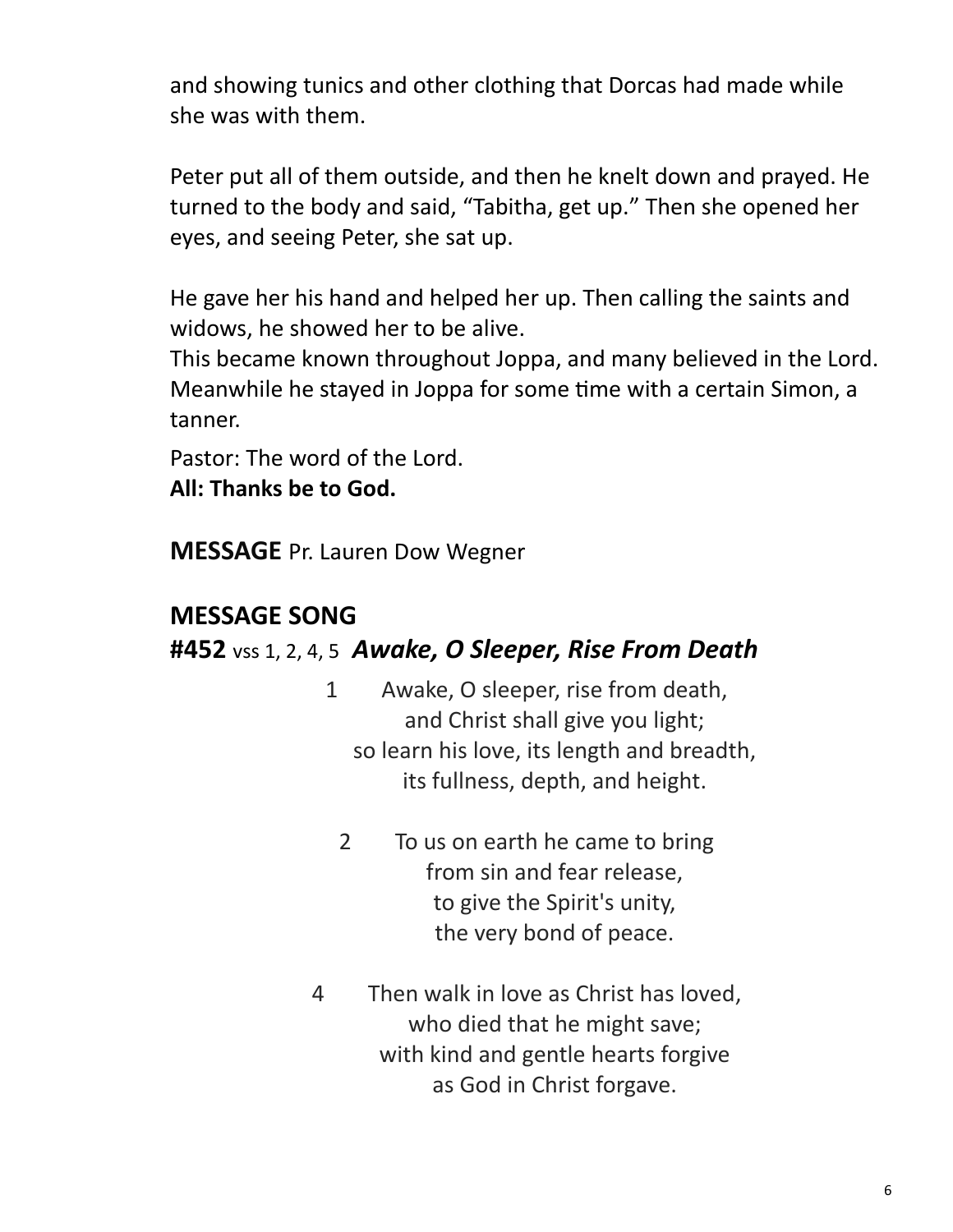5 For us Christ lived, for us he died, and conquered in the strife. Awake, arise, go forth in faith, and Christ shall give you life.

# **CHRIST HYMN CREED…** based on Philippians 2:5-11

Let the same mind be in you that was in Christ Jesus, who, though he was in the form of God, did not regard equality with God as something to be exploited, but emptied himself, taking the form of a servant, being born in human likeness.

And being found in human form, he humbled himself and became obedient to the point of death - even death on a cross.

Therefore, God also highly exalted him and gave him the name that is above every name, so that at the name of Jesus every knee should bend, in heaven and on earth and under the earth, and every tongue should confess that Jesus Christ is Lord, to the glory of God the Father.

# **PRAYERS OF THE PEOPLE**

# **THANK OFFERING**

- · To make a gift online to the mission and ministry of Shepherd of the Hills, use this link: [shephills.org/give.](https://shephills.org/give/)
- · Scan the QR Code with your camera phone to give now.
- · By mail, send to 3525 Bee Caves Rd, Austin, TX 78746

#### **GENEROSITY MOMENT** Time and Talent

# **OFFERING MUSIC**

8:15 Shirley Murray

**Variations of** *"***What A Friend We Have in Jesus***"* **arr. Riley** 

10:45 Choir *For the Beauty of the Earth* **John Rutter** 

### **PRAYER OF THANKS**

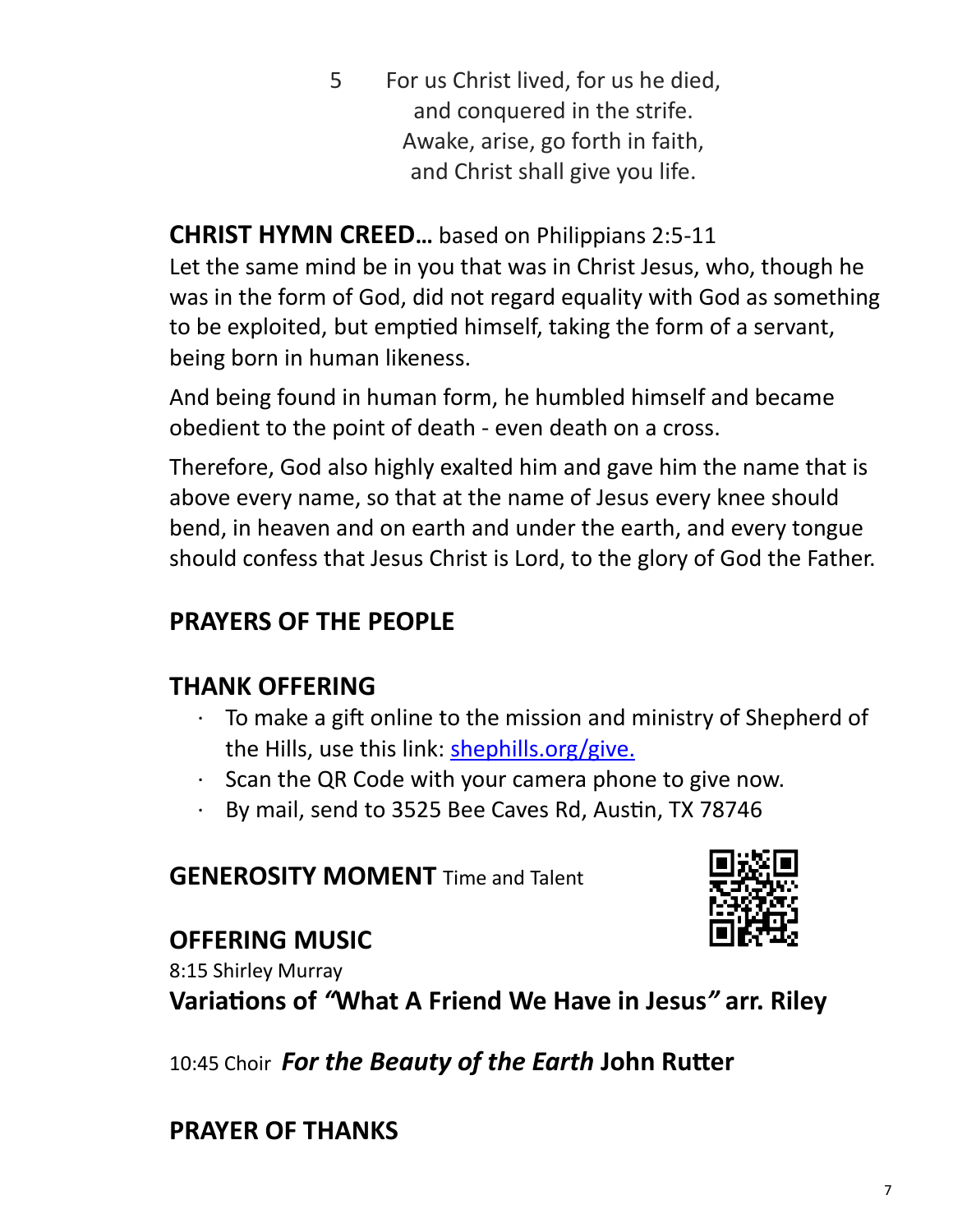#### **WORDS OF INSTITUTION**

### **LORD'S PRAYER**

Our Father, who art in heaven, hallowed be thy name, thy kingdom come, thy will be done, on earth as it is in heaven.

Give us this day our daily bread; and forgive us our trespasses, as we forgive those who trespass against us; lead us not into temptation, but deliver us from evil.

For thine is the kingdom, and the power, and the glory, forever and ever. Amen.

### **COMMUNION INVITATION**

For the rest of Easter season, the Chalise on the altar was made by those who participated in *For You: A Holy Communion Retreat. This Sunday we honor (8:15) Elin Watkins and (10:45) Lillian Murray.*

*As we celebrate this sacrament, all are invited to receive the Risen presence of Jesus. God is really present—in bread and wine—forgiving sins and promising new life.* 

> *Bread/wafer— "The body of Christ given for you"; Wine— "The blood of Christ shed for you."*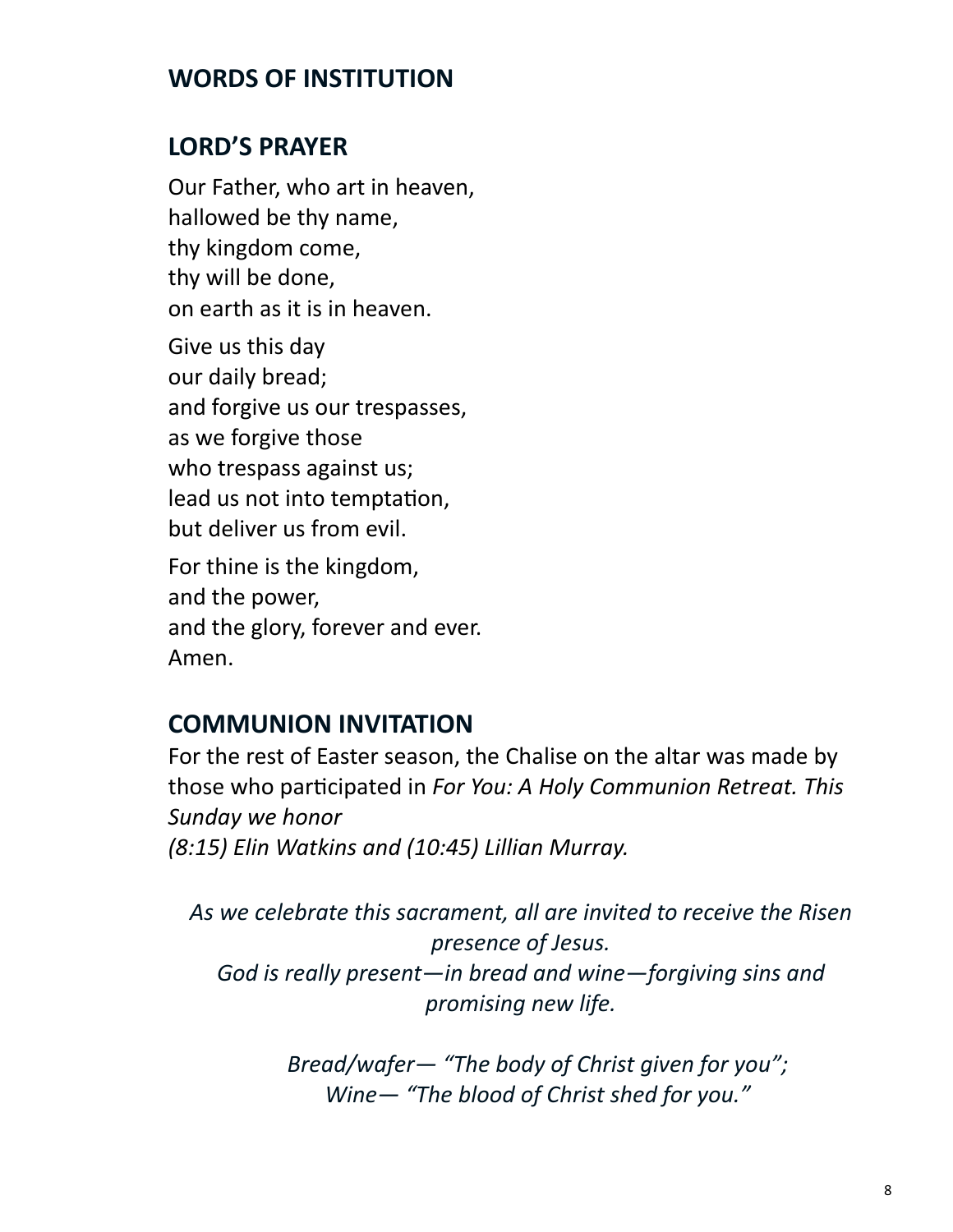#### **COMMUNION MUSIC**

8:15 Shirley Murray *On Eagles Wings*  10:45 Bell Ensemble

#### **COMMUNION BLESSING & PRAYER**

#### **BENEDICTION**

### **COMMISSIONING OF OBERAMMERGAU TRAVELERS**

Greek Isles and Europe including The Passion Play of Oberammergau

#### **COMMISSIONING HYMN #821** *Shout to the Lord*

My Jesus, my Savior, Lord, there is none like you. All of my days I want to praise the wonders of your mighty love.

My comfort, my shelter, tower of refuge and strength; let ev'ry breath, all that I am never cease to worship you.

Shout to the Lord, all the earth, let us sing power and majesty, praise to the King. Mountains bow down and the seas will roar at the sound of your name.

I sing for joy at the work of your hands; forever I'll love you, forever I'll stand. Nothing compares to the promise I have in you.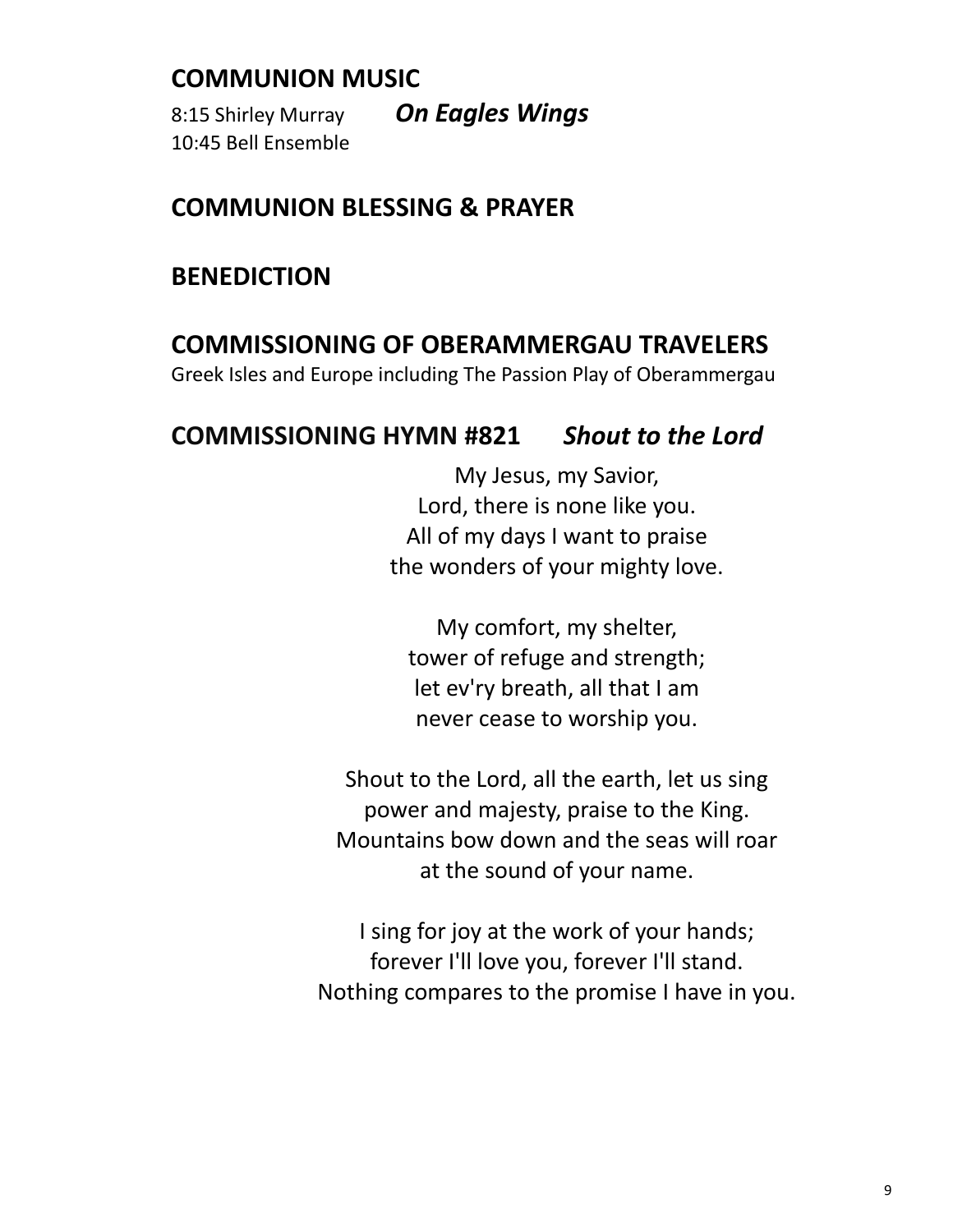## **COMMISSIONING**

| All:    | Thanks be to Godand We Will!                                |
|---------|-------------------------------------------------------------|
|         | and serve the Lord                                          |
|         | Lead others to taste the living water as we go out to love  |
|         | Do not live in fear but trust in God.                       |
|         | Let us love Jesus and keep his word.                        |
|         | glory.                                                      |
| Leader: | Let us go now, open our eyes and walk in the light of God's |

#### **Postlude** *Alla Breve* **JS Bach**

#### **PRAYERS**

**We pray** for Sandy Nielsen, Rodney Varner, Tom Smith, Walter and Stacia DeBill.

**We pray** for all graduates who are completing years of study and time invested in their future. We pray for God to bless the next steps of their journeys-- that wherever they go, they may know that God goes before, behind, and beside them.

**We pray** for all friends and Shepherd of the Hills members traveling to Greece and Germany this week. As they walk in the footsteps of Paul and experience the Passion of Jesus Christ in Oberammergau, Germany, may the inspiration of your Holy Spirit renew faith and grow hearts. We pray for all to stay well and for a safe return.

**We pray** for the people of Ukraine and all who find themselves in the midst of war, gripped by fear and uncertainty. Send your peace.

**We pray** for our global ministry partners: Rev. Karen Castillo in Guatemala; Iglesia Luterana Augustina Virgen del Rosario, Aurora 8 de Octubre, Guatemala. We pray for Malcolm and Joy Henderson and the ministry of CHARIS in Haiti.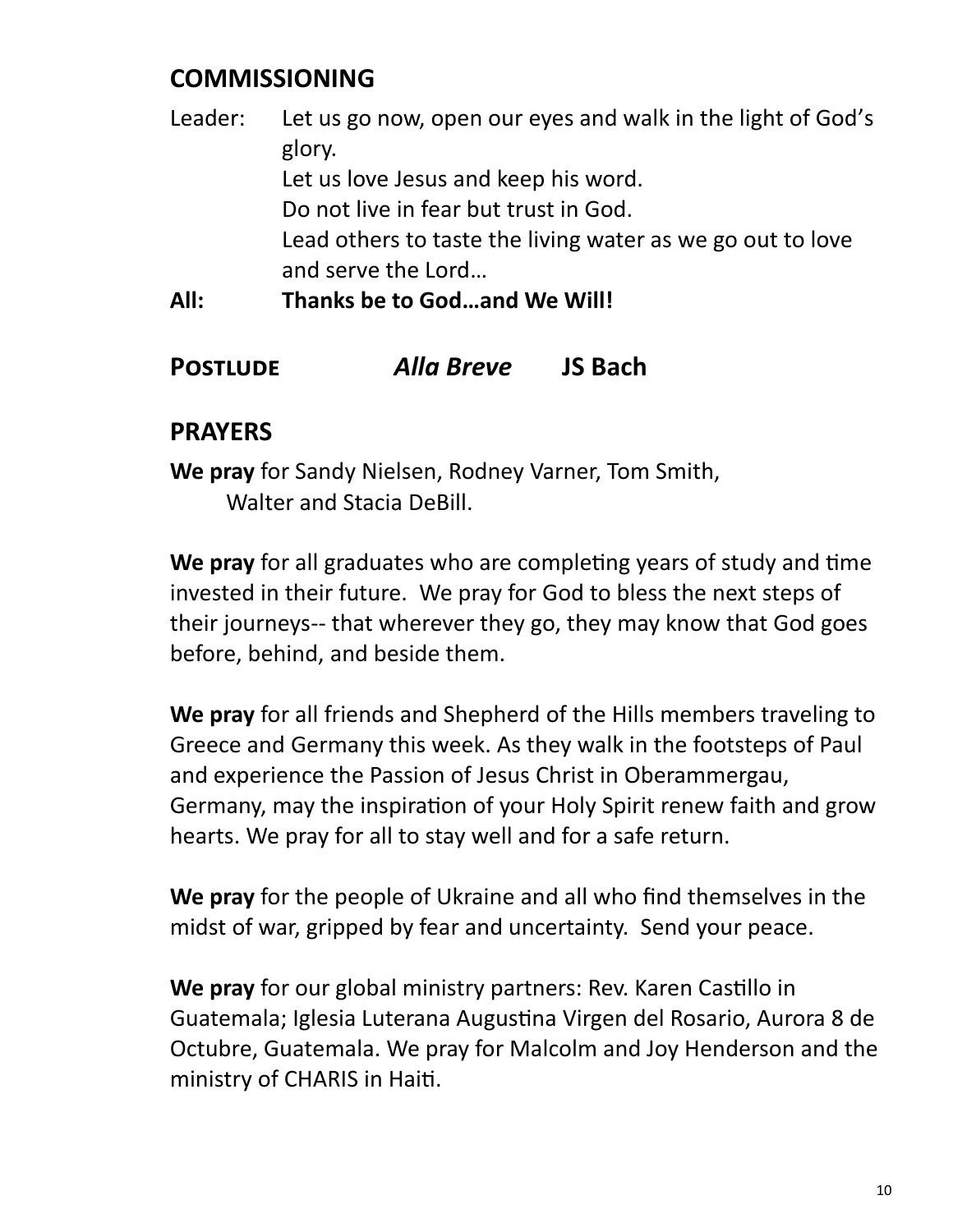**We pray** for our local ministries: Mariposa Family Learning Center, Bread For All and Upbring Ministries.

**We pray** for our faith community, that we may be a church without walls and live out loud...faithfully!

> *\*Prayers for family and friends are listed for 2 weeks, unless we are notified otherwise.*

#### **WORSHIP TEAM**

**Pastors** Pr. Tom Grevlos, Pr. Lauren Dow Wegner **Director of Worship/Arts** Kevin McClure **Piano** (8:15) Shirley Murray **Altar Care** (8:15)Elnora and Ken McDonald, Elin Watkins; (10:45) Linda Roesle, Diane Peterson and Lillian Murry **Assisting Minister** (8:15) Megan Getman; (10:45) Carole Morgan **Altar Flowers** Given by Ruby Cadenhead in loving memory of her sister, Terri Nesby **AV** (8:15) Bill Dawson and Pete Forsberg; (10:45) Pete Forsberg, Bill Dawson, Dave Wegner, Jamie Nichols and Peter Walsh **Food For Fellowship** Audrey Lunecki and Janice Benzel **Hosts** (8:15) Jeri Porter; (10:45) The Calvo Family and Virginia Bosman **Admin Ministry Coordinator** Amanda Forsberg **Campus Operations** Dave Wegner **Creative Media** Dabney Gomes **Director of Youth Ministry** Joel Timmons **Executive Director** Bill Dawson **Financial Officer** Kevin Marlow

# *Have a Blessed Week!*

Shepherd of the Hills Lutheran 3525 Bee Caves Rd, Austin TX +1 512-327-3370 [www.shephills.org](http://www.shephills.org)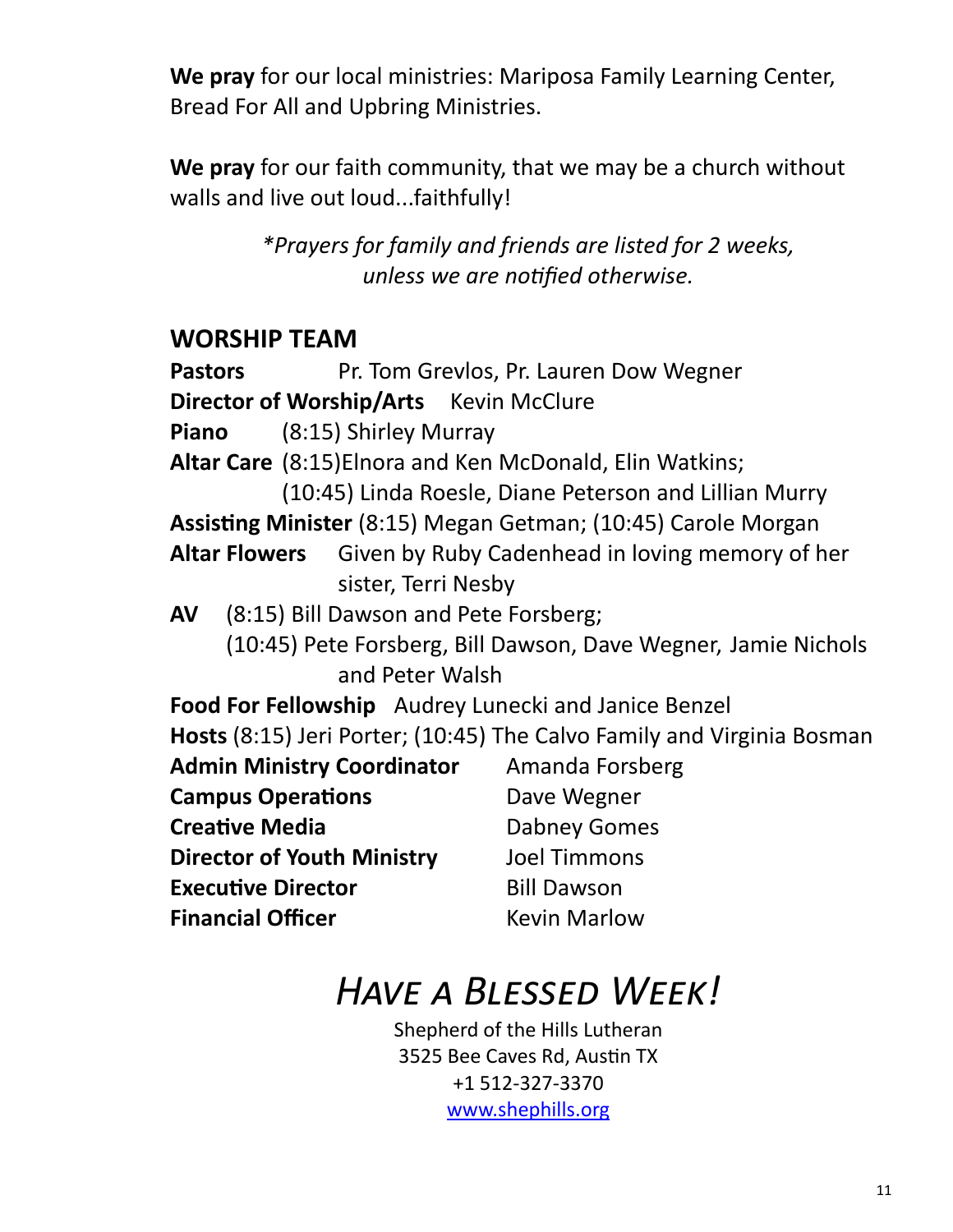## **2022 GRADUATES**

Ella Seidel, daughter of Denise and Brad Seidel, is graduating from Westlake High School. Ella received an appointment to the United States Air Force Academy.

Evan Starnes, son of Gayle Yenawine and Glenn Starnes, is graduating from Westlake High School and will attend UT Arlington.

Brooke Schmidt, Butterfly Christian Preschool Teacher, is graduating from Arizona State University with a Bachelor of Arts in Psychology, with honors.

Joel Timmons, Youth Director at Shepherd of the Hills, is graduating from Austin Presbyterian Theological Seminary with a Master of Divinity.

Justin Stephens, Contemporary Worship Leader at Shepherd of the Hills, is graduating from Texas State University Round Rock with a Master of Science in Communication Disorders.

Maria Birzer, granddaughter of Elnora and Ken McDonald, is graduating from Hillsdale Academy in Hillsdale, Michigan.

Weston Eastwood, son of DeeDee Eastwood, is graduating from The University of Texas at Dallas with a degree in Mechanical Engineering.

Cora Lea Jackson, granddaughter of Dee and Robert Jackson, is graduating from the Science and Tech Program of Eleanor Roosevelt High School in Greenbelt, MD, and will attend Vanderbilt University.

Will Johnson, nephew of Clay and Suzanne Johnson, is graduating from Walton School of Business at the University of Arkansas. He will be staying in Fayetteville and going to work for PAM Transport.

Carlee Kernodle, granddaughter of Ronny and Janice Pinckard, is graduating from Marietta College in Marietta with a dual degree in Special Education – Elementary Education.